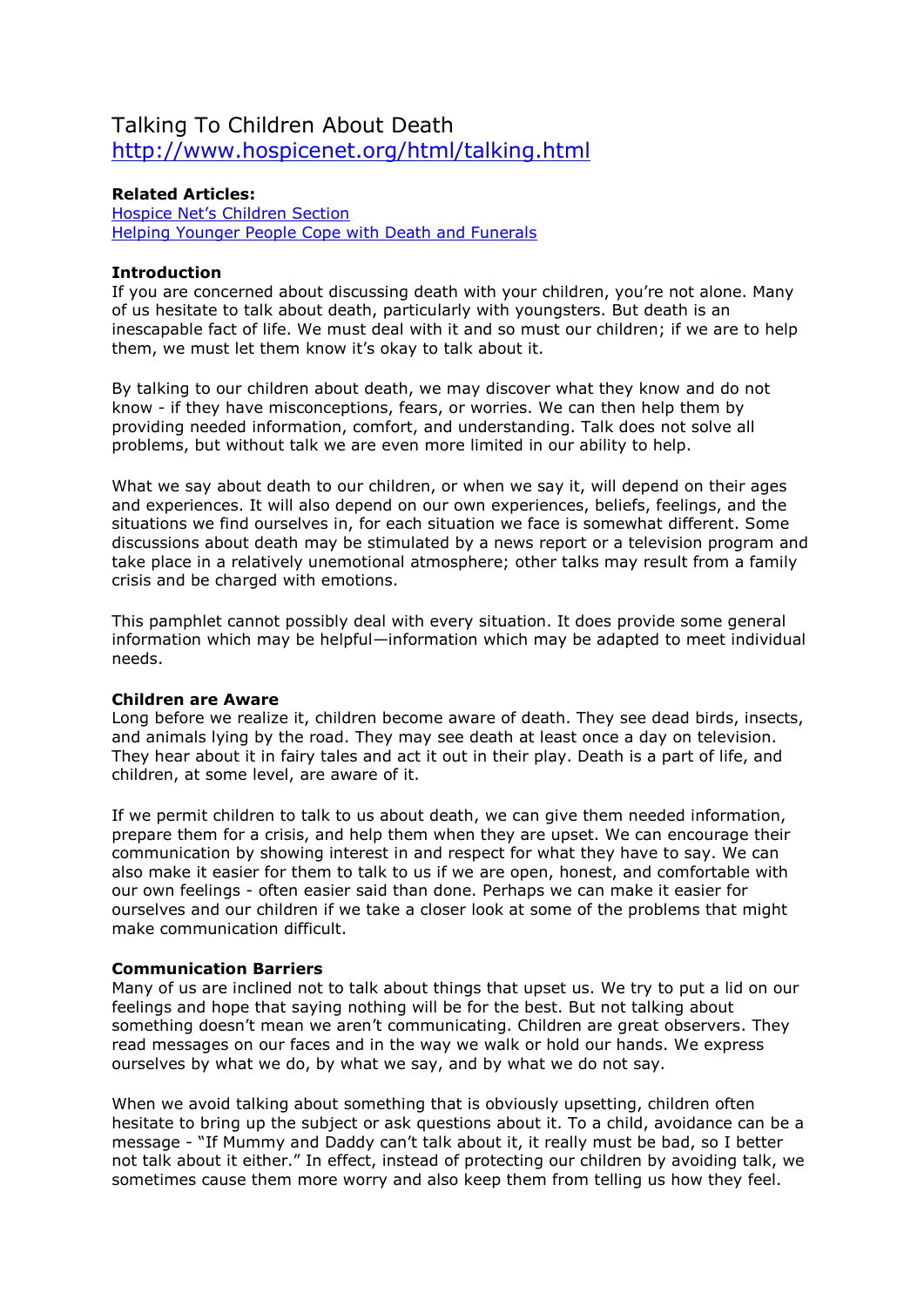On the other hand, it also isn't wise to confront children with information that they may not yet understand or want to know. As with any sensitive subject, we must seek a delicate balance that encourages children to communicate - a balance that lies somewhere between avoidance and confrontation, a balance that isn't easy to achieve. It involves:

- trying to be sensitive to their desire to communicate when they're ready
- trying not to put up barriers that may inhibit their attempts to communicate
- offering them honest explanations when we are obviously upset
- listening to and accepting their feelings
- not putting off their questions by telling them they are too young
- trying to find brief and simple answers that are appropriate to their questions; answers that they can understand and that do not overwhelm them with too many words.

Perhaps most difficult of all, it involves examining our own feelings and beliefs so that we can talk to them as naturally as possible when the opportunities arise.

# **Not Having All the Answers**

When talking with children, many of us feel uncomfortable if we don't have all the answers. Young children, in particular, seem to expect parents to be all knowing - even about death. But death, the one certainty in all life, is life's greatest uncertainty. Coming to terms with death can be a lifelong process. We may find different answers at different stages of our lives, or we may always feel a sense of uncertainty and fear. If we have unresolved fears and questions, we may wonder how to provide comforting answers for our children.

While not all our answers may be comforting, we can share what we truly believe. Where we have doubts, an honest, "I just don't know the answer to that one," may be more comforting than an explanation which we don't quite believe. Children usually sense our doubts. White lies, no matter how well intended, can create uneasiness and distrust. Besides, sooner, or later, our children will learn that we are not all knowing, and maybe we can make that discovery easier for them if we calmly and matter-of-factly tell them we don't have all the answers. Our non-defensive and accepting attitude may help them feel better about not knowing everything also.

It may help to tell our children that different people believe different things and that not everyone believes as we do, e.g., some people believe in an afterlife; some do not. By indicating our acceptance and respect for others' beliefs, we may make it easier for our children to choose beliefs different from our own but more comforting to them.

# **Overcoming the Taboos**

Death is a taboo subject, and even those of us who hold strong beliefs may avoid talking about it. Once death was an integral part of family life. People died at home, surrounded by loved ones. Adults and children experienced death together, mourned together, and comforted each other.

Today death is lonelier. Most people die in hospitals and nursing homes where they receive the extensive nursing and medical care they need. Their loved ones have less opportunity to be with them and often miss sharing their last moments of life. The living have become isolated from the dying; consequently, death has taken on added mystery and, for some, added fear.

Many people are beginning to recognize that treating death as a taboo does a disservice to both the dying and the living, adding to loneliness, anxiety, and stress for all. Efforts are underway to increase knowledge and communication about death as a means of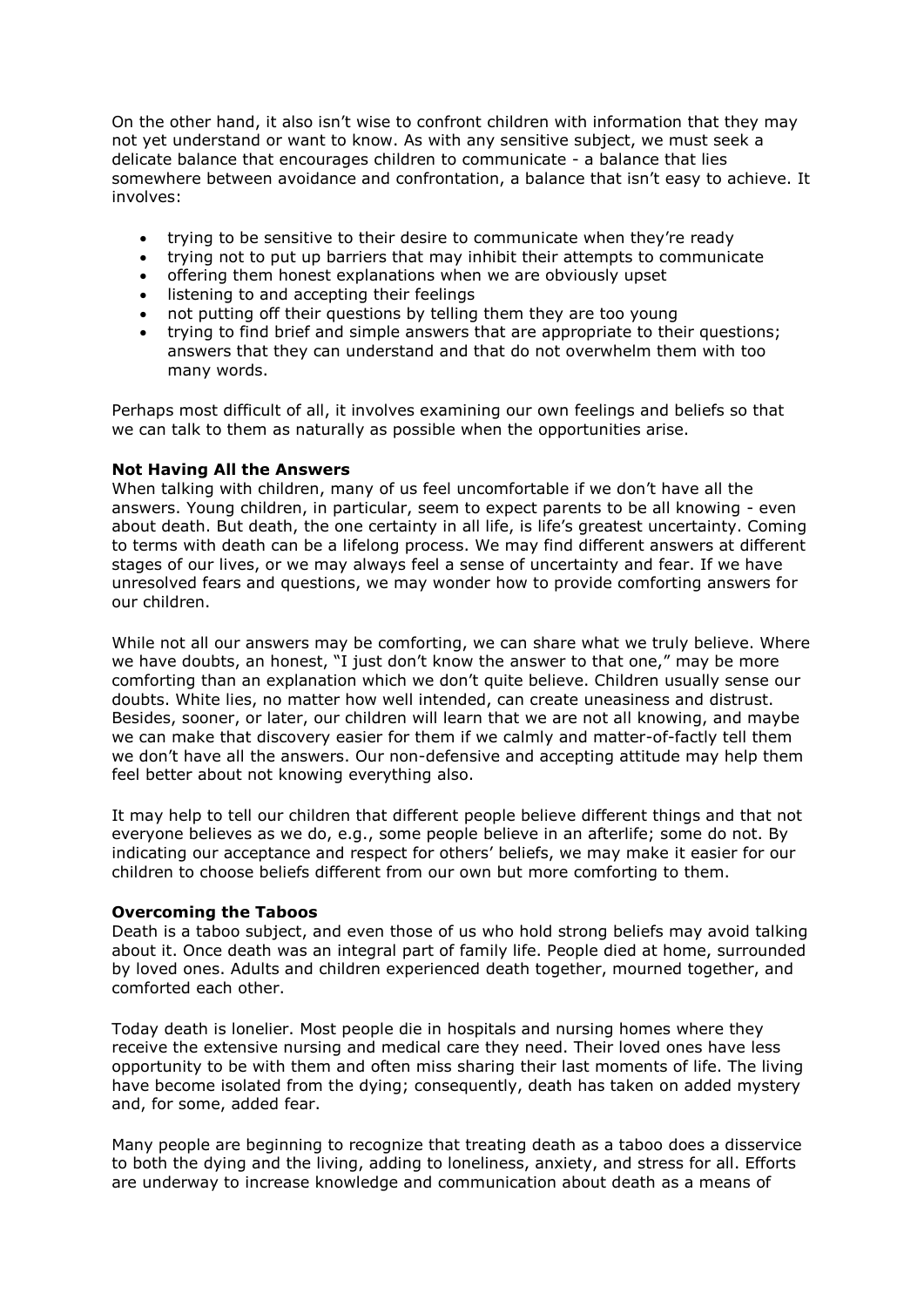overcoming the taboo. Scientists are studying the dying to help the living better understand how dying individuals experience their approaching deaths.

Children's perceptions also are being studied for a better understanding of how they think about death. Researchers have found that two factors seem to influence children's conception of death - their developmental stages and their experiences [their environments, ethnic, religious, and cultural backgrounds, and their personal way of seeing things].

# **Developmental Stages**

Studies show that children go through a series of stages in their understanding of death. For example, preschool children usually see death as reversible, temporary, and impersonal. Watching cartoon characters on television miraculously rise up whole again after having been crushed or blown apart tends to reinforce this notion.

Between the ages of five and nine, most children are beginning to realize that death is final and that all living things die, but still they do not see death as personal. They harbor the idea that somehow they can escape through their own ingenuity and efforts. During this stage, children also tend to personify death. They may associate death with a skeleton or the angel of death, and some children have nightmares about them.

From nine or ten through adolescence, children begin to comprehend fully that death is irreversible, that all living things die, and that they too will die some day. Some begin to work on developing philosophical views of life and death. Teenagers, especially, often become intrigued with seeking the meaning of life. Some youngsters react to their fear of death by taking unnecessary chances with their lives. In confronting death, they are trying to overcome their fears by confirming their "control" over mortality.

#### **The Individual Experience**

While it can be helpful to know that children go through a series of stages in the way they perceive death, it is important to remember that, as in all growth processes, children develop at individual rates. It is equally important to keep in mind that all children experience life uniquely and have their own personal ways of expressing and handling feelings. Some children ask questions about death as early as three years of age. Others may outwardly appear to be unconcerned about the death of a grandparent, but may react strongly to the death of a pet. Some may never mention death, but act out their fantasies in their play; they may pretend that a toy or pet is dying and express their feelings and thoughts in their make-believe game, or they may play "death games" with their friends, taking turns dying or developing elaborate funeral rituals.

No matter how children cope with death or express their feelings, they need sympathetic and non-judgmental responses from adults. Careful listening and watching are important ways to learn how to respond appropriately to a child's needs.

#### **The Challenge of Talking to a Young Child**

Communicating with pre-schoolers or young school-age children about any subject can be challenging. They need brief and simple explanations. Long lectures or complicated responses to their questions will probably bore or confuse them and should be avoided. Using concrete and familiar examples may help. For instance, Dr. Earl A. Grollman suggests in his book, Explaining Death to Children, that death may be made more comprehensible by explaining it in terms of the absence of familiar life functions - when people die they do not breathe, eat, talk, think, or feel any more; when dogs die they do not bark or run any more; dead flowers do not grow or bloom any more.

A child may ask questions immediately or may respond with thoughtful silence and come back at a later time to ask more questions. Each question deserves a simple and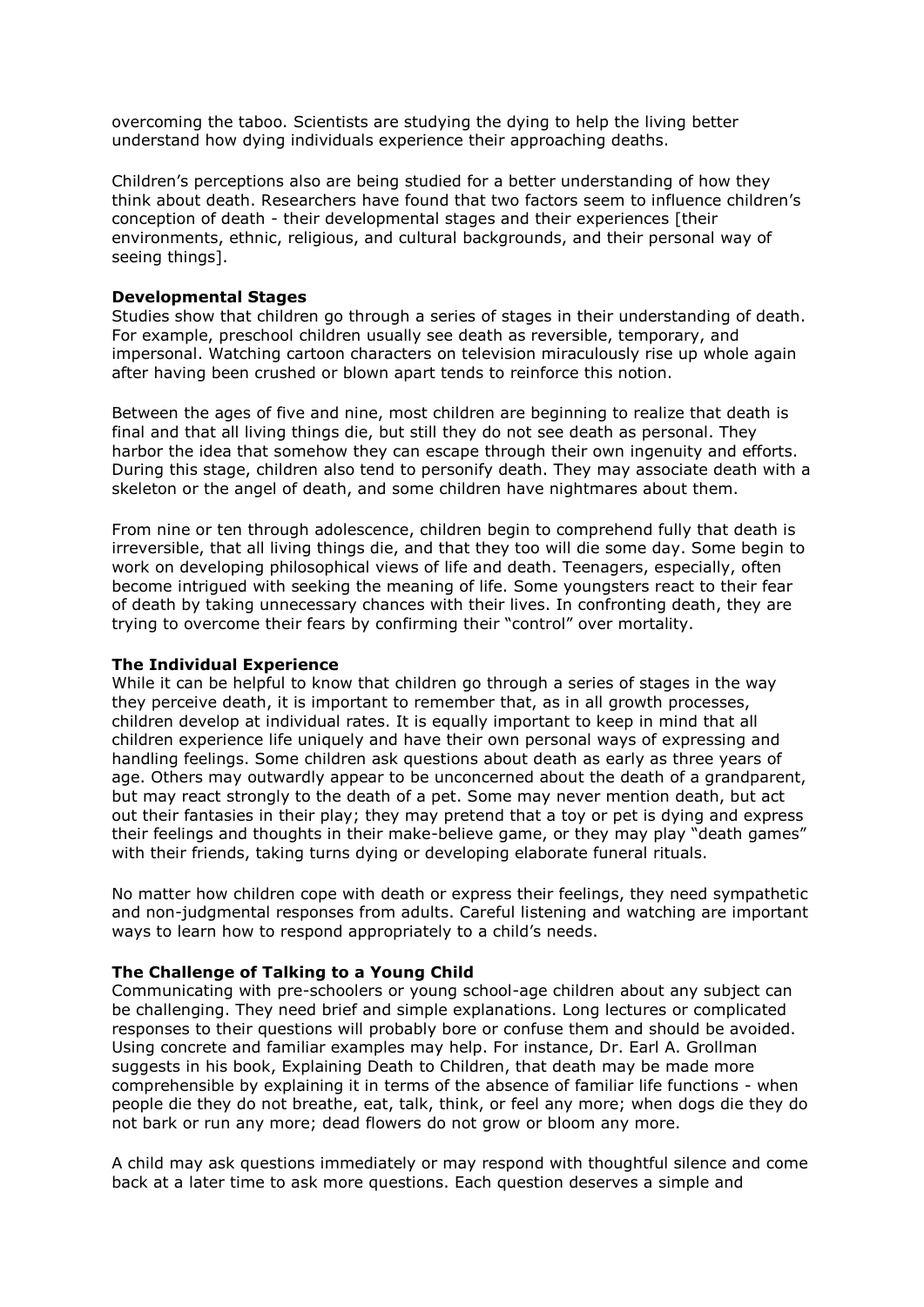relevant answer. Checking to see if a child has understood what has been said is critical; youngsters sometimes confuse what they hear. Also, children learn through repetition, and they may need to hear the same question answered over and over again. As time passes and children have new experiences, they will need further clarification and sharing of ideas and feelings.

It may take time for a child to understand fully the ramifications of death and its emotional implications. A child who knows that Uncle Ed has died may still ask why Aunt Susan is crying. The child needs an answer. "Aunt Susan is crying because she is sad that Uncle Ed has died. She misses him very much. We all feel sad when someone we care about dies."

There are also times when we have difficulty "hearing" what children are asking us. A question that may seem shockingly insensitive to an adult may be a child's request for reassurance. For instance, a question such as, "When will you die?" needs to be heard with the realization that the young child perceives death as temporary. While the finality of death is not fully understood, a child may realize that death means separation, and separation from parents and the loss of care involved are frightening. Being cared for is a realistic and practical concern, and a child needs to be reassured. Possibly the best way to answer such a question is by asking a clarifying question in return: "Are you worried that I won't be here to take care of you?" If that is the case, the reassuring and appropriate answer would be something like, "I don't expect to die for a long time. I expect to be here to take care of you as long as you need me, but if Mummy and Daddy did die, there are lots of people to take care of you. There's Aunt Ellen and Uncle John or Grandma."

Other problems can arise from children's misconceptions about death. Dr. R. Fulton, in Grollman's Explaining Death to Children, points out that some children confuse death with sleep, particularly if they hear adults refer to death with one of the many euphemisms for sleep - "eternal rest", "rest in peace."

As a result of the confusion, a child may become afraid of going to bed or of taking naps. Grandma went "to sleep" and hasn't gotten up yet. Maybe I won't wake up either.

Similarly, if children are told that someone who died "went away", brief separations may begin to worry them. Grandpa "went away" and hasn't come back yet. Maybe Mummy won't come back from the shops or from work. Therefore, it is important to avoid such words as "sleep", "rest", or "went away" when talking to a child about death.

Telling children that sickness was the cause of a death can also create problems, if the truth is not tempered with reassurance. Preschoolers cannot differentiate between temporary and fatal illness, and minor ailments may begin to cause them unnecessary concern. When talking to a child about someone who has died as a result of an illness, it might be helpful to explain that only a very serious illness may cause death, and that although we all get sick sometimes, we usually get better again.

Another generalization we often make unthinkingly is relating death to old age. Statements such as, "Only old people die" or, "Aunt Hannah died because she was old" can lead to distrust when a child eventually learns that young people die, too. It might be better to say something like, "Aunt Hannah lived a long time before she died. Most people live a long time, but some don't. I expect you and I will."

#### **Religion and Death**

Religion is a prime source of strength and sustenance to many people when they are dealing with death. But if religion has not played an important role in a family's life before death, a child may be confused or frightened by the sudden introduction of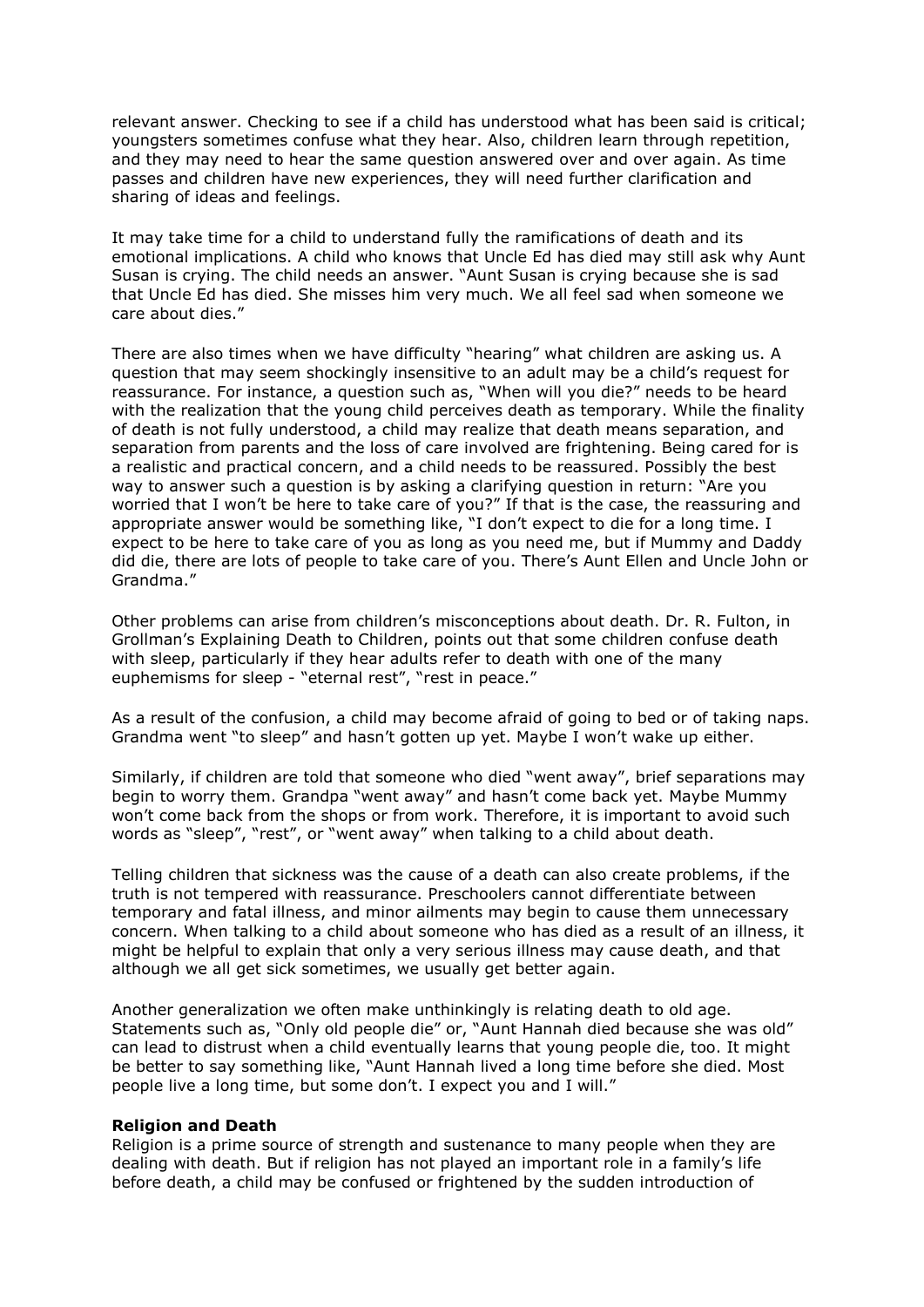religious explanations or references. Children tend to hear words literally, and religious explanations that may comfort an adult may unsettle a child. For example, the explanation, "Baby brother is with God now," or "It is God's will," could be frightening rather than reassuring to the young child who may worry that God might decide to come and get her just as He did baby brother.

Also, mixed messages are confusing, deepening apprehensions and misunderstandings children may have about death. A statement such as "Jimmy is happy now that he is in Heaven with the angels," when coupled with obvious and intense grief, can leave them not knowing which to trust - what they see or what they hear. They may wonder why everyone is so unhappy if Jimmy is happy. They need to hear something about the sadness we feel about losing Jimmy as we knew and experienced him, in addition to our expressions of religious faith.

Regardless of how strong or comforting religious beliefs may be, death means the loss of a living being, the absence of a physical presence. It is a time of sadness and mourning. It is important to help children accept the realities of death - the loss and the grief. Attempts to protect children deny them opportunities to share their feelings and receive needed support. Sharing feelings helps. Sharing religious beliefs also helps if done with sensitivity to how children are perceiving and understanding what is happening and what is being said. It is important to check with them to find out how they are hearing and seeing events around them.

#### **The Unemotional Opportunity**

It is usually easier to talk about death when we are less emotionally involved. Taking opportunities to talk to children about dead flowers, trees, insects, or birds may be helpful. Some young children show intense curiosity about dead insects and animals. They may wish to examine them closely or they may ask detailed questions about what happens physically to dead things. Although this interest may seem repulsive or morbid to us, it is a way of learning about death. Children should not be made to feel guilty or embarrassed about their curiosity. Their interest may provide an opportunity to explain for the first time that all living things die and in this way make room for new living things to take their place on earth.

This kind of answer may satisfy for the moment, or it may lead to questions about our own mortality. Honest, unemotional, and simple answers are called for. If we are talking to a very young child, we must remember that she can absorb only limited amounts of information at a time. She may listen seriously to our answers and then skip happily away saying, "Well, I'm never going to die." We shouldn't feel compelled to contradict her or think that our efforts have been wasted. We have made it easier for her to come back again when she needs more answers.

Other opportunities to discuss death with children occur when prominent persons die and their deaths, funerals, and the public's reaction receive a great deal of media coverage. When a death is newsworthy, children are bound to see something about it on television or hear it mentioned on the radio, in school, or in our conversations. In any case, it can rarely be ignored and, in fact, should not be. It is a natural time to give them needed information or to clarify any misconceptions they may have about death.

If the death is violent - a murder or assassination - it is probably a good idea to say something to reassure children about their safety. The media tends to play up violence under ordinary circumstances, and the violent death of a well-known or admired person may stimulate their fears or confirm distorted perceptions they may have about the dangers around them. They may become worried that "bad" people or that the "bad feelings" in people cannot be controlled. They may need to hear that most people act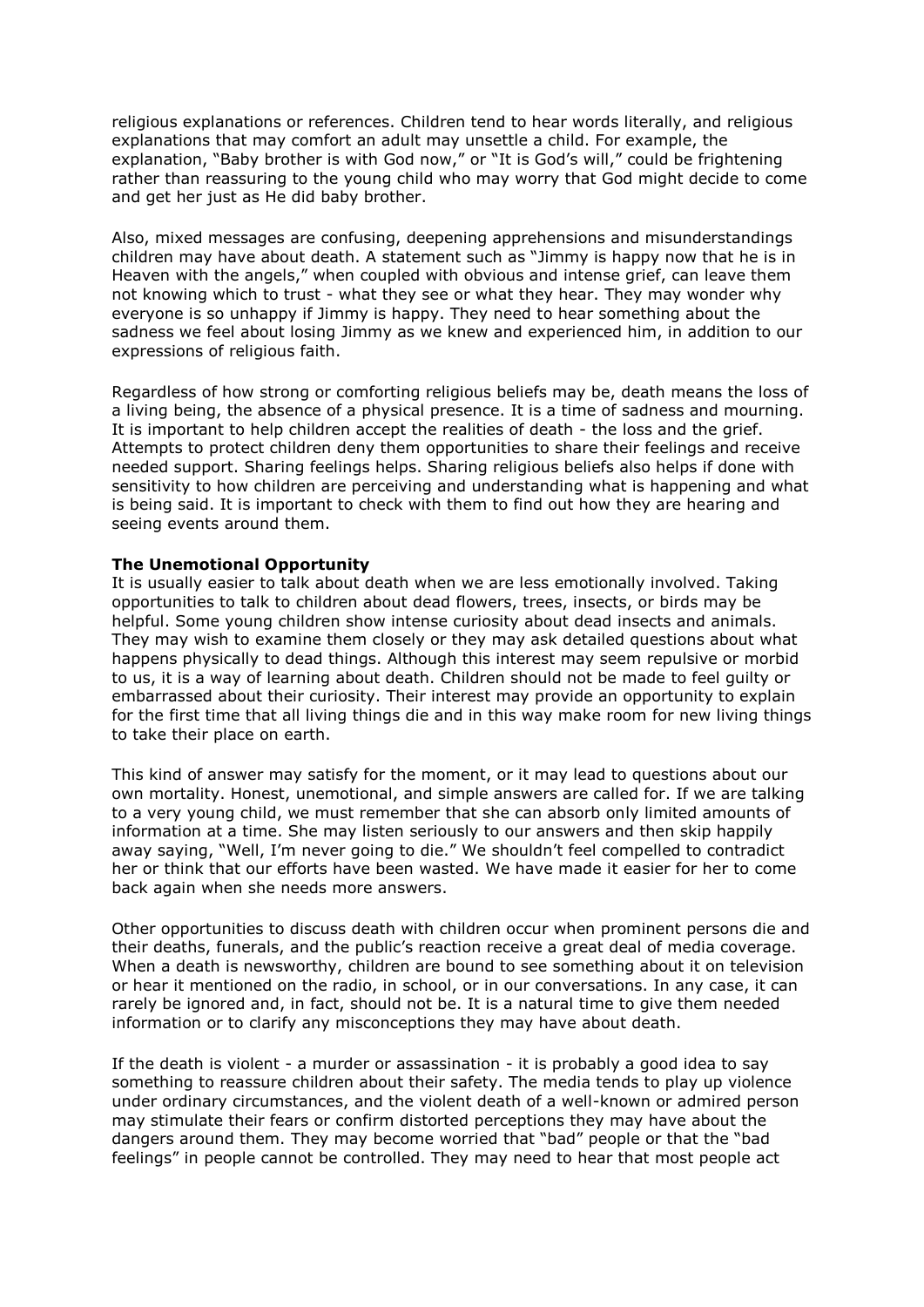responsibly and do not go around killing each other, even though everyone feels bad or angry at some time.

### **Death in the Family - Some Children's Reaction**

Studies have shown that when children experience the death of a close relative, such as a brother, sister, or parent, they often feel guilty. While most of us experience some guilt when we lose a loved one, young children in particular have difficulty understanding cause-and-effect relationships. They think that in some way they caused the death; maybe their angry thoughts caused the person to die. Or they may view the death as a punishment. "Mummy died and left me because I was bad." Children may be helped to cope with guilt by reassurance that they have always been loved and still are. It also may help to explain the circumstances of the death. The notion that death is a form of punishment should never be reinforced.

The death of a close relative also arouses feelings of anger in both adults and children. We feel angry with the person who died for causing us so much pain and sorrow or for leaving us alone to cope with life. We feel angry at the doctors and nurses who could not save our loved one, and we feel angry at ourselves for being unable to prevent the death.

Children are more apt to express their angry feelings openly, especially when they've lost someone on whom they depended for love and care. It is difficult enough to hear anger directed toward the dead and even more so when it is expressed in what appears to be selfish concerns. But anger is part of grief, and we can help children by accepting their feelings and by not scolding them if they express anger or fear. Children need to be reassured that they will be cared for.

Some children turn their angers inward and become depressed, withdrawn, or develop physical symptoms. If this behavior persists over several months, professional help may be needed.

#### **After a Child's Death**

The death of a child is particularly tragic and may create special pitfalls for families. As parents, we must share our grief with our surviving children, for they too will have grief to share, but we must try not to burden them with unrealistic expectations and concerns. For example, there is a tendency to idealize the dead, and we must take care not to make comparisons that could lead to feelings of unworthiness and increase the guilt of surviving children.

It is also natural to deal with grief by turning our attention to the living. It is understandable that the loss of a child may lead to too much worry about the welfare of our other children. However, we must resist any tendencies to overprotect them or smother their efforts to grow independent, and we must encourage them not to overidentify with or try to replace the lost child. Each child must feel worthy in her own right and must be free to live out her own life in her own way.

#### **Should Children Visit The Dying?**

Most fatally ill people are hospitalized, and, as a rule, hospitals do not extend visiting privileges to children. But this is beginning to change as hospital staffs recognize the value that can be derived from having children visit. Whether or not a particular child should visit someone who is dying depends on the child, the patient, and the situation. A child who is old enough to understand what is happening probably should be permitted to visit someone who has played an important role in her life, providing that both she and the dying person wish it.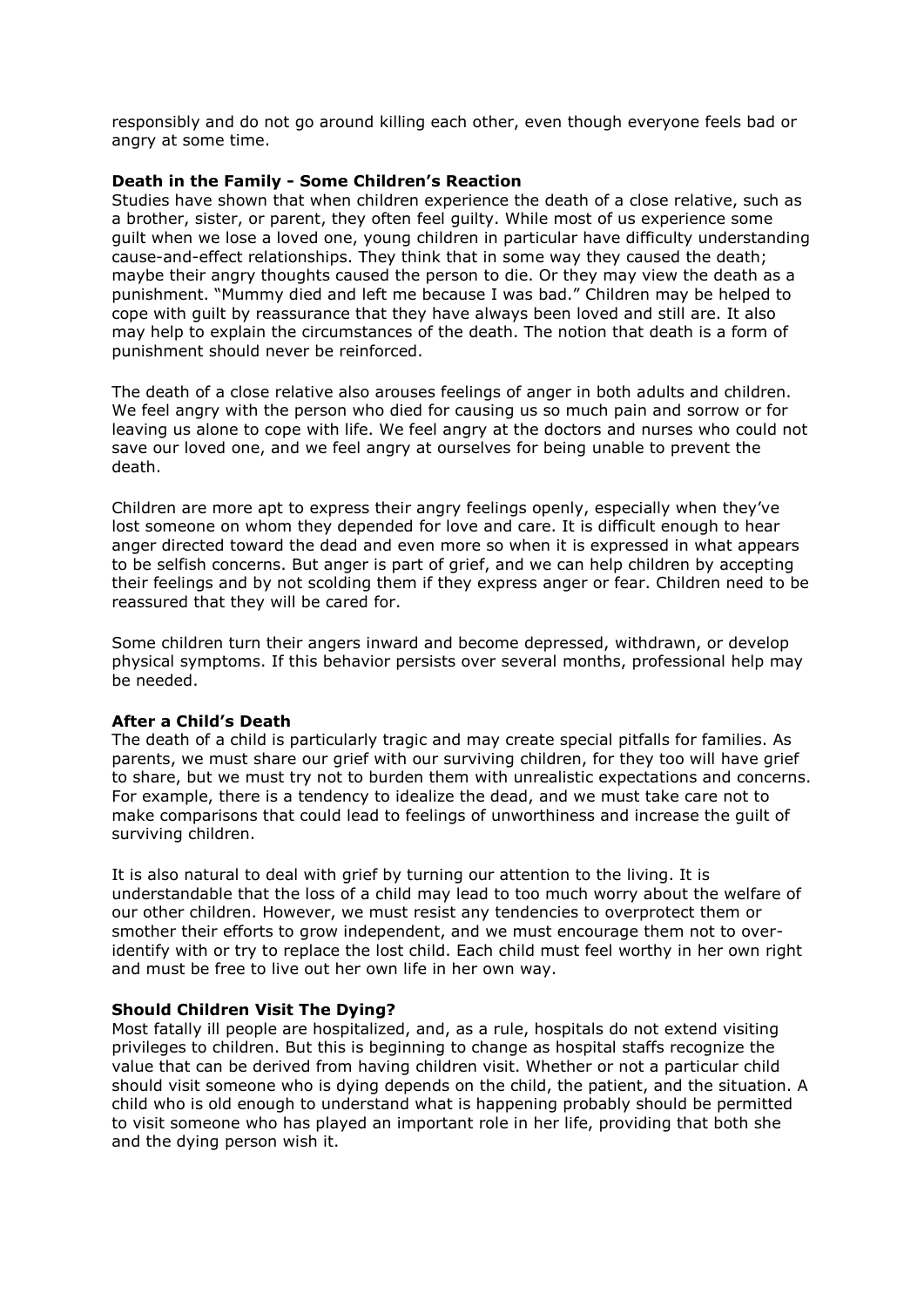Under the right circumstances, contact with the dying can be useful to a youngster. It may diminish the mystery of death and help her develop more realistic ways of coping. It can open avenues of communication, reducing the loneliness often felt by both the living and the dying. The opportunity to bring a moment of happiness to a dying individual might help a child feel useful and less helpless.

If a child is to visit someone who is dying, she needs to be thoroughly prepared for what she will hear and see. The condition and appearance of the patient should be described, and any sickroom equipment she will see should be explained in advance. Also, it may be wise to remind her that although she is visiting someone who is dying, most hospital patients get well.

If visits are not feasible, telephone calls may be a handy substitute. The sound of a child's voice could be a good medicine for a hospitalized relative, providing the child wishes to call and the patient is well enough to receive it.

Under no circumstances should a child be coerced or made to feel guilty if she chooses not to call or visit the dying or if her contacts are brief.

#### **Should Children Attend Funerals?**

Funerals serve a valuable function. Every society has some form of ceremony to help the living acknowledge, accept and cope with the loss of a loved one. Whether or not a particular child should be included again depends on the child and the situation. If the child is old enough to understand and wants to participate, being included may help her accept the reality of the death while in the supportive company of family and friends.

If a child is to attend a funeral, she should be prepared for what she will hear and see before, during, and after the services. She should be aware that on such a sad occasion people will be expressing their bereavement in various ways and that some will be crying. If possible, someone who is calm and can give serious consideration and answers to questions she may ask should accompany the child. If she prefers not to attend the funeral, she must not be coerced or made to feel guilty.

#### **Sending Children Away From Home**

The loss or impending loss of a close family member taxes our emotional and physical reserves to the extreme, and it becomes difficult to meet everyday responsibilities. If is even more difficult to care for youngsters, and sometimes we are tempted to send our children to visit relatives or friends until we can "pull ourselves together". Keeping children at a distance may also be a way to avoid talking to them about the death.

Careful consideration should be given before children are sent away, for this is when they most need the comfort of familiar surroundings and close contact with family members. They need time to adjust to the loss and, if feasible, should be prepared in advance of the death. Even young children who do not understand the full implications of death are aware that something serious is going on. Sending them away may increase their fears about separation from their loved ones. Having familiar and caring people nearby before and after the death can reduce fear of abandonment or other stresses children may experience.

On the other hand, we do not want to keep our children under lock and key as a way of dealing with our own anxieties and needs. Our children should be given permission to play with friends or visit relatives if they wish to.

#### **Children Also Mourn**

Mourning is the recognition of a deeply felt loss and a process we all must go through before we are able to pick up the pieces and go on living fully and normally again.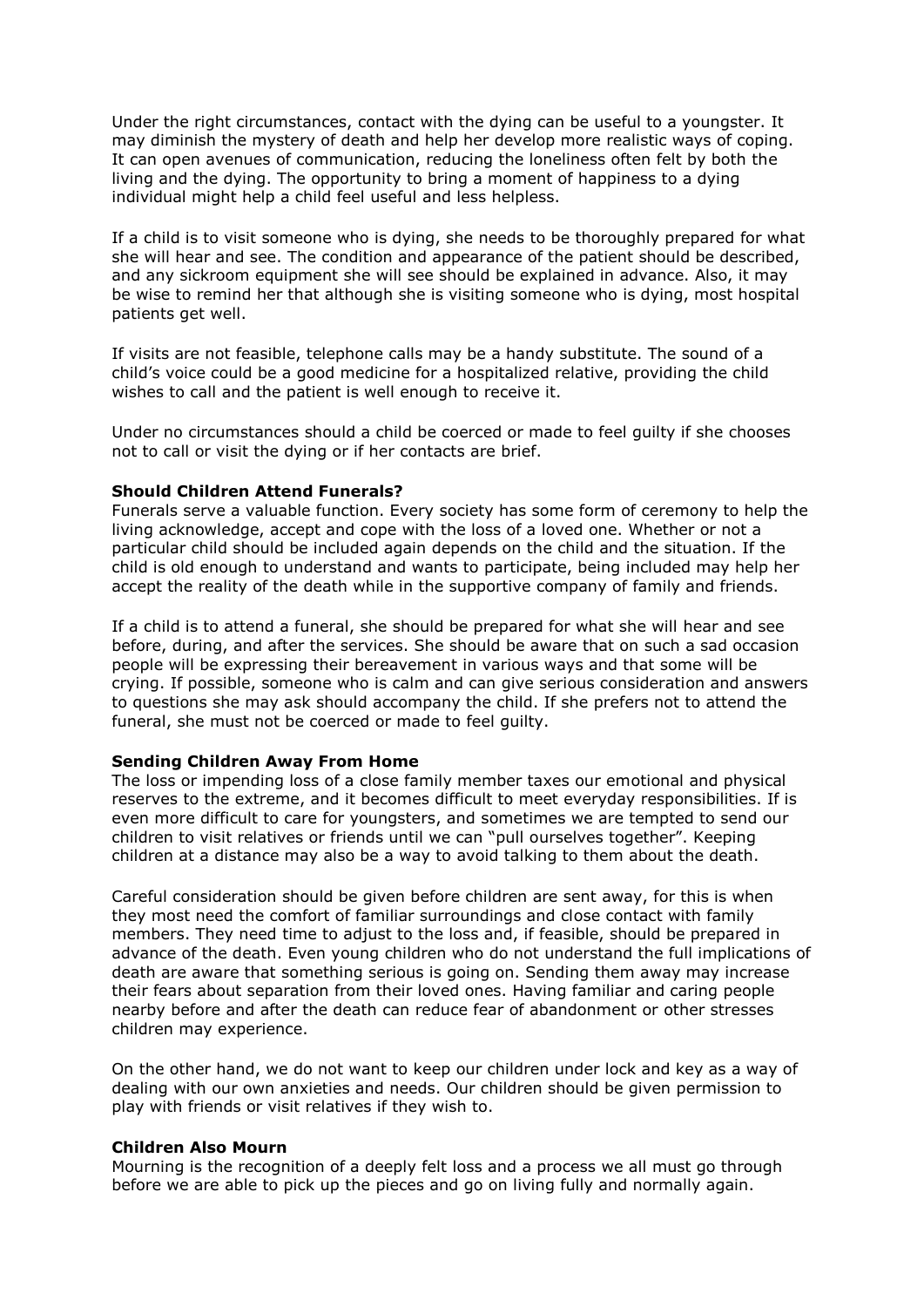Mourning heals. By being open with our sorrow and tears, we show our children that it is all right to feel sad and to cry. The expression of grief should never be equated with weakness. Our sons as well as our daughters should be allowed to shed their tears and express their feelings if and when they need to.

A child may show little immediate grief, and we may think she is unaffected by the loss. Some mental health experts believe that children are not mature enough to work through a deeply felt loss until they are adolescents. Because of this, they say, children are apt to express their sadness on and off over a long period of time and often at unexpected moments. Other family members may find it painful to have old wounds probed again and again, but children need patience, understanding, and support to complete their "grief work".

# **In Summary**

- Communication about death, as with all communication, is easier when a child feels that she has our permission to talk about the subject and believes we are sincerely interested in her views and questions. Encourage her to communicate by listening attentively, respecting her views, and answering her questions honestly.
- Every child is an individual. Communication about death depends on her age and her own experiences. If she is very young, she may view death as temporary, and she may be more concerned about separation from her loved ones than about death itself.
- It is not always easy to "hear" what a child is really asking. Sometimes it may be necessary to respond to a question with a question in order to fully understand the child's concern.
- A very young child can absorb only limited amounts of information. Answers need to be brief, simple, and repeated when necessary.
- A child often feels guilty and angry when she loses a close family member. She needs reassurance that she has been, and will continue to be, loved and cared for.
- A child may need to mourn a deeply felt loss on and off until she is in her adolescence. She needs support and understanding through this grief process and permission to show her feelings openly and freely.
- Whether a child should visit the dying or attend a funeral depends on her age and ability to understand the situation, her relationship with the dying or dead person, and, most important, whether she wishes it. A child should never be coerced or made to feel guilty if she prefers not to be involved. If she is permitted to visit a dying person or attend a funeral, she should be prepared in advance for what she will hear and see.

# **Needs of A Grieving Child**

- information that is clear and understandable at their development level.
- to be reassured that their basic needs will be met.
- to be involved in planning for the funeral and anniversary
- to be reassured when grieving by adults is intense
- help with exploring fantasies about death, afterlife, and related issues.
- to be able to have and express their own thoughts and behaviors, especially when different from significant adults.
- to maintain age appropriate activities and interests.
- to receive help with "magical thinking."
- to say good-bye to the deceased.
- to memorialize the deceased.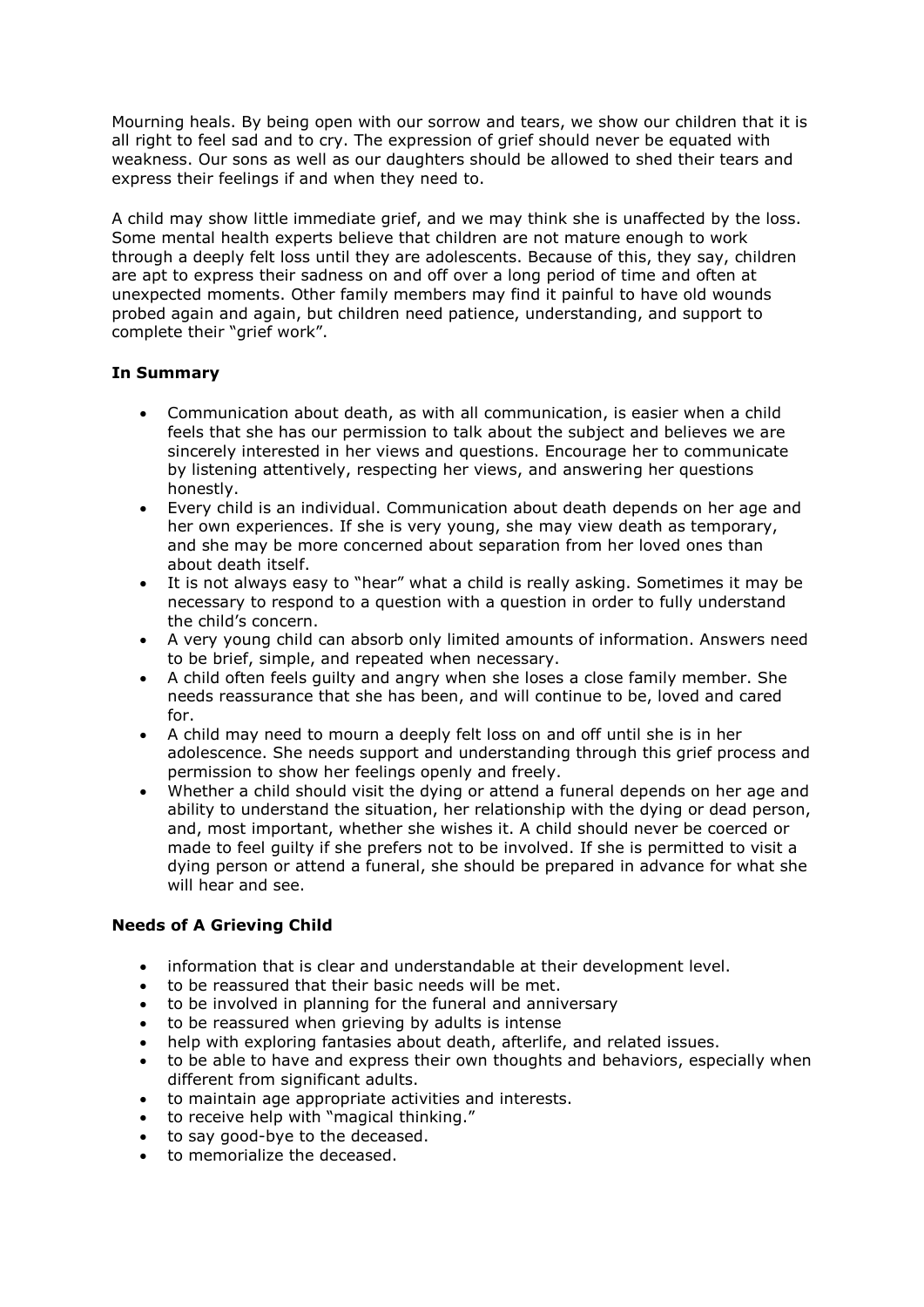# **Before the Death**

- help with anticipatory grief
- to be given information about the physical, emotional, and mental condition of the terminally ill person and given a choice of visiting or remaining away.
- to be allowed to care for the dying person.
- to participate in meaningful ways of saying goodbye.
- to have schedules and boundaries as close to normal as possible.
- to receive affection and be listened to.

# **Signals for Attention From a Grieving Child**

- marked change in school performance.
- poor grades despite trying very hard.
- A lot of worry or anxiety manifested by refusing to go to school, go to sleep, or take part in age appropriate activities.
- not talking about the person or the death. Physically avoiding mention of the deceased.
- frequent angry outbursts or anger expressed in destructive ways.
- hyperactive activities, fidgeting, constant movement beyond regular playing
- persistent anxiety or phobias.
- accident proneness, possibly self-punishment or a call for attention.
- persistent nightmares or sleeping disorders.
- stealing, promiscuity, vandalism, illegal behavior
- persistent disobedience or aggression (longer than six months) and violations of the rights of others.
- opposition to authority figures.
- frequent unexplainable temper tantrums.
- social withdrawal
- alcohol or other drug abuse.
- inability to cope with problems and daily activities
- many complaints of physical ailments
- persistent depression accompanied by poor appetite, sleep difficulties, and thoughts of death.
- long term absence of emotion
- frequent panic attacks
- persistent symptoms of the deceased.

# **Characteristics of Age Groups (to be used only as a general guide)**

Infants - 2 Years Old:

- Will sense a loss
- Will pick up on grief of a parent or caretaker
- May change eating, sleeping, toilet habits.

# 2-6 Years Old:

- Family is center of child's world
- Confident family will care for her needs
- Plays grown-ups, imitates adults.
- Functions on a day-to-day basis.
- No understanding of time or death
- Cannot imagine life without mum or dad
- Picks up on nonverbal communication.